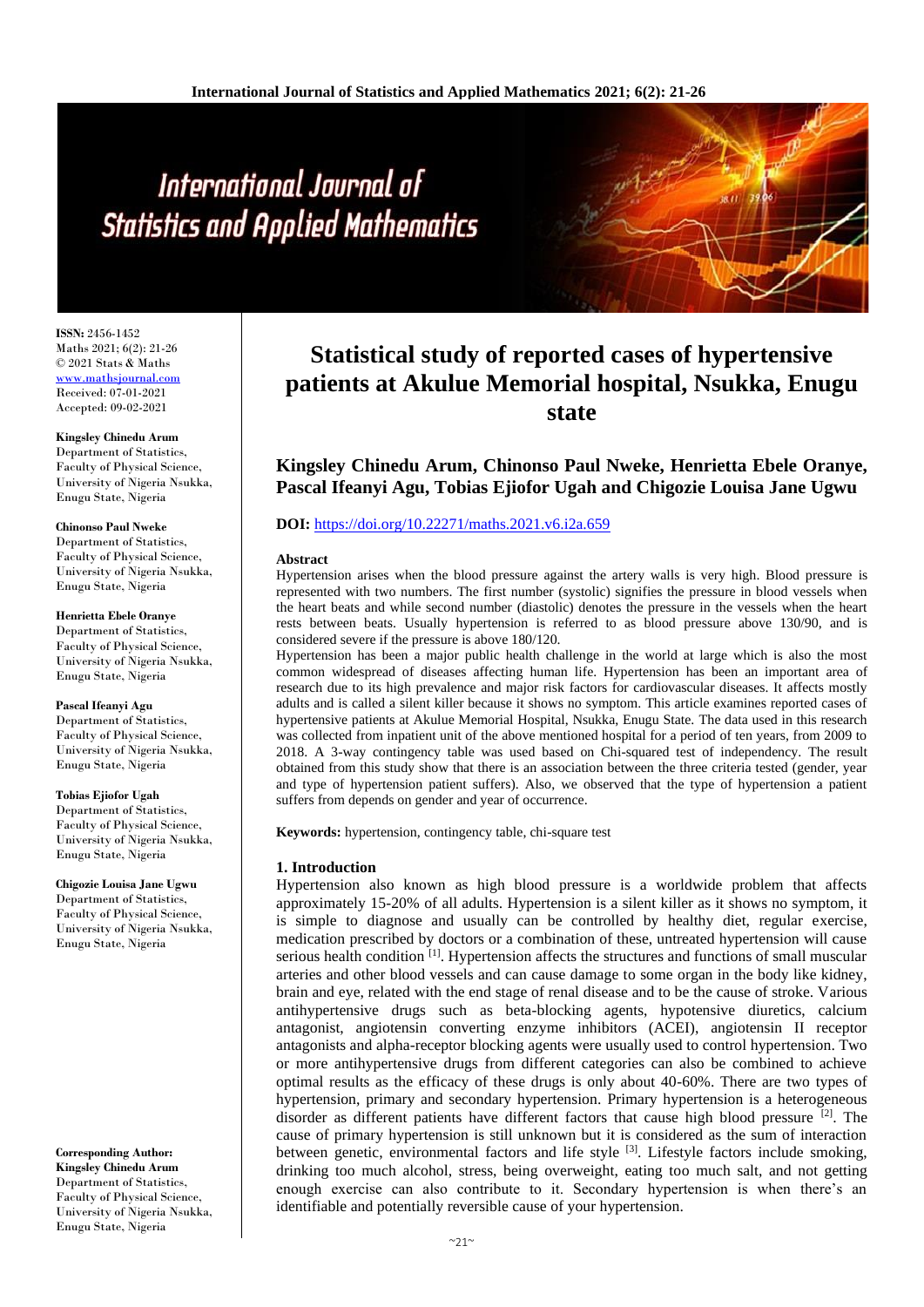Most adults with hypertension are in this category. Despite years of research on hypertension, a specific cause isn't known. Only about 5 to 10 percent of hypertension is the secondary type. It's more prevalent in younger people. The underlying causes of secondary hypertension include: narrowing of the arteries that supply blood to your kidneys, adrenal gland disease and hormone abnormalities.

In 2017, the American College of Cardiology/American Heart Association issued new consensus guidelines that included a controversial redefinition of hypertension. Although the number of adults with uncontrolled hypertension has improved, challenges in control persist, especially for those between the ages of 18-39 years and for those older than 75 years of age [4]. The chart below gives more information show different blood pressure reading.

# **1.1. Statement of Problem**

Due to high mortality rate among hypertensive patients in the world of which 12 million patients dies every year especially from developing countries with high prevalence in adult which is worrisome calls for urgent measures to arrest the situation [5].

| <b>Blood Pressure Stages</b>                         |                                    |        |                                     |  |
|------------------------------------------------------|------------------------------------|--------|-------------------------------------|--|
| <b>Blood Pressure Category</b>                       | <b>Systolic</b><br>mm Hg (upper #) |        | <b>Diastolic</b><br>mm Hg (lower #) |  |
| <b>Normal</b>                                        | less than 120                      | and    | less than 80                        |  |
| <b>Elevated</b>                                      | 120-129                            | and    | less than 80                        |  |
| <b>High Blood Pressure</b><br>(Hypertension) Stage 1 | 130-139                            | or     | 80-89                               |  |
| <b>High Blood Pressure</b><br>(Hypertension) Stage 2 | 140 or higher                      | or     | 90 or higher                        |  |
| <b>Hypertensive Crisis</b><br>(Seek Emergency Care)  | higher than 180                    | and/or | higher than 120                     |  |

**Source: American Heart Association** 

#### **Fig 1:** Blood Pressure Stages

### **1.2. Objective of the Study**

The objective of the study is to examine if the prevalence of hypertension is dependent on gender, year and the type of hypertension a patient suffers from.

#### **1.3. Scope of the Study**

In this research, Akulue Memorial Hospital is used as a case study, the study covers reported cases of hypertensive patients in the hospital from 2009-2018.

# **2. Literature Review**

Many research works have been conducted on reported hypertension cases in most of the African countries of which Nigeria is involved.

Using two ways CATANOVA of reported death cases at the Good Shepherd Specialist Hospital Uwani, Enugu The result of the study shows that patients above 60 years died more in the hospital and there were relatively low infant deaths within the period under study [6].

An analysis of high blood pressure with respect to demographic factors" used ordinal logistic regression as the tool, data of 1,966 patients were obtained and the result showed that only age is statistically significant of the three demographic factors used age, sex and status(alive or dead) of some patients [7].

Using Kruskal Wallis test, sign test and test of goodness-of-fit test on an analysis of incidence of hypertension pandemic in Nigeria, the null hypothesis of the first two tests was rejected while the third was accepted which he concluded that there is rise in the reported cases of hypertension in Nigeria<sup>[8]</sup>.

Using chi-square test to test statistical analysis of admitted typhoid fever patients, the data was collected from in-patients of Bishop Shannahan Hospital, Nsukka. It was found out that stay of typhoid fever patients is independent of gender but it depends on type of typhoid, age and the doctor that attended to the patients [9].

Hypertension in Ferlo (Northern Senegal) on a population of 500 individuals, a quota sampling method was used to reveal that a widespread of hypertension increased with age and they concluded that a strategic approach must be employed to prevent and control hypertension [10].

Hypertension affects the structures and functions of small muscular arteries, arterioles and other blood vessels and can cause damage to some organ in the body like kidney, brain and eye, related with the end stage of renal disease and to be the cause of stroke [11] .

This review discusses the magnitude of the problem, its epidemiology, and the evaluation and management of hypertension as recommended by the reports of the Joint National Committee on prevention, detection, evaluation, and treatment of high blood pressure. Activities related to the control of this disorder are also highlighted. Data from the Third National Health and Nutrition Examination Survey, 1998-1994, (NHANESIII) suggest approximately three-quarters (75%) of Black hypertensive are aware of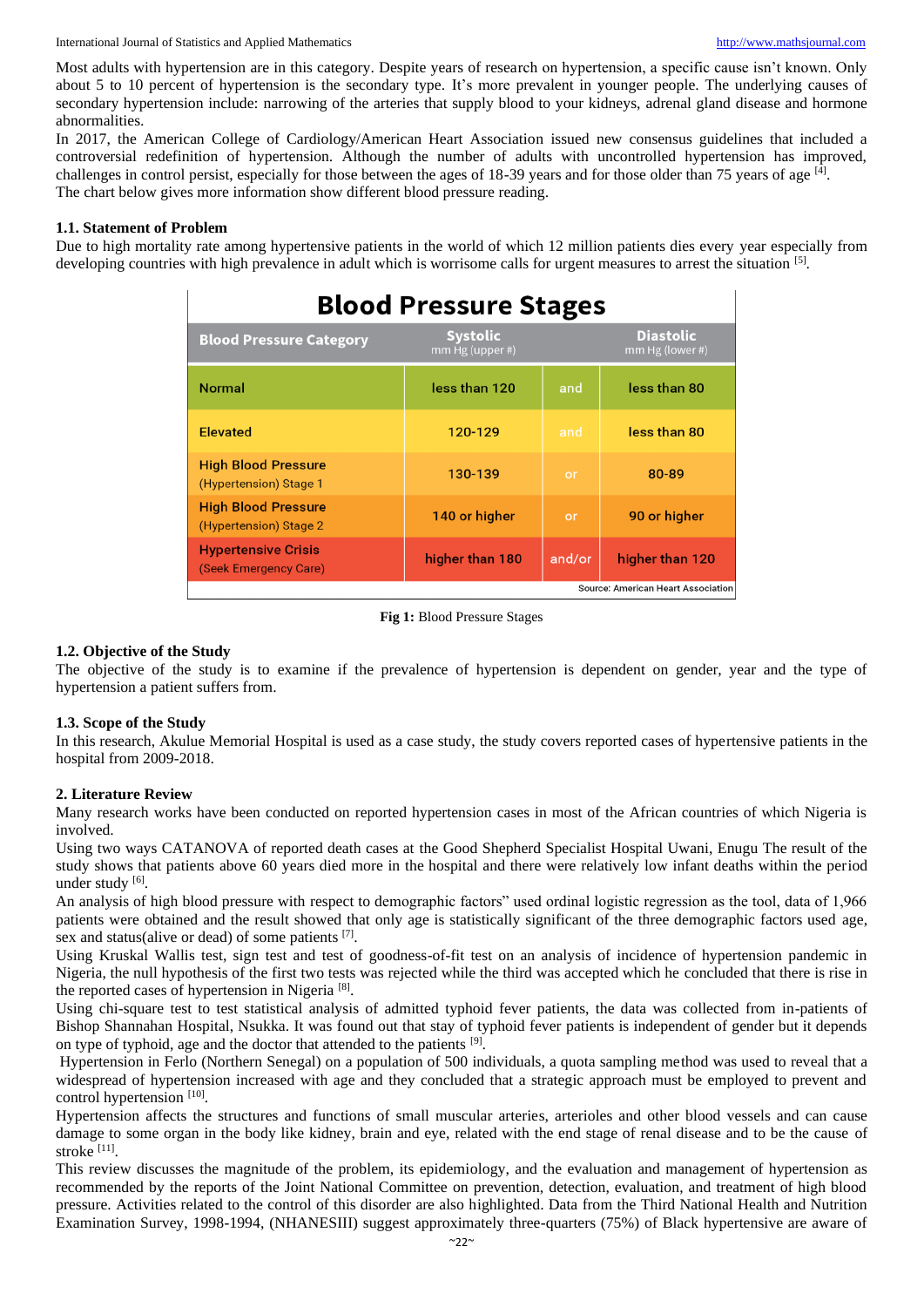their diagnosis, but only 57% are treated and just 25% have their blood pressure under control (<140 mm Hg systolic and <90 mm Hg diastolic). Although substantial evidence indicates a significant increase in awareness of hypertension over the past three decades, control rates are remarkably low, particularly among Blacks. This review serves to emphasize and reiterate the burden of hypertension among Blacks and acts as a reminder of the need for additional research to determine if culturally competent interventions are appropriate to prevent, treat, and control this disease within this population [12]

#### **3. Collection and Presentation of Data**

The data used in this study was collected from in-patient record of Akulue Memorial Hospital, Nsukka, Enugu State from 2009- 2018. 3-way contingency table was used in analyzing the data. 3- way contingency table is a 2-way contingency table with additional third variable in the cross-classification table. It provides some insight into the structure of the data which are not easily perceived if the data were analyzed using 2-way contingency table of nominal chi-square

|           | 77<br>$L_1$ | $\mathbf{Z}_2$ | $n_{+i+}$ | $\mathbf{r}$<br>$L_1$ | $\mathbf{Z}_2$   | $n_{+j+}$ | $n_{i++}$ |
|-----------|-------------|----------------|-----------|-----------------------|------------------|-----------|-----------|
| $X_1$     | $n_{111}$   | $n_{112}$      | $n_{11+}$ | $n_{121}$             | $n_{122}$        | $n_{12+}$ | $n_{1++}$ |
| $X_2$     | $n_{211}$   | <b>n</b> 212   | $n_{21+}$ | $n_{221}$             | n <sub>222</sub> | $n_{22+}$ | $n_{2++}$ |
| $n_{++k}$ | $n_{+11}$   | $n_{+12}$      | $n_{+1+}$ | $n_{+21}$             | $n_{+22}$        | $n_{+2+}$ | n         |

**Table 1:** Data Layout for 3-Way Contingency Table.

Where,  $n = \sum_i \sum_j \sum_k n_{ijk}$ ,  $n_{+j+} = \sum_i \sum_k n_{ijk}$ ,  $n_{++k} = \sum_i \sum_j n_{ijk}$  and  $n_{i++} = \sum_j \sum_k n_{ijk}$ 

There are Four Hypotheses that will be tested in using 3-Way Contingency table.

One, test whether there is independency in three variables that is

H<sub>0</sub>:  $\pi_{ijk} = P(\pi_{i^{i+1}} \pi_{i^{i+1}} \pi_{i^{i+1}}) = P(\pi_{i^{i+1}})P(\pi_{i^{i+1}})P(\pi_{i^{i+1}})$  (there is no association between the three variables).  $H_1: \pi_{ik} = P(\pi_{i+1} \pi_{i+1} \pi_{i+k}) \neq P(\pi_{i+1})P(\pi_{i+1})P(\pi_{i+k})$  (there is association between the three variables). Test Statistic

$$
\chi^2_{cal} = \sum_{i} \sum_{j} \sum_{k} \frac{\left(n_{ijk} - f_{ijk}\right)^2}{f_{ijk}} \sim \chi^2_{ijk - (i+j+k)+2}
$$
\n<sup>(1)</sup>

Where

 $i =$  number of variables in X (gender),  $j =$  number of variables in Y (year)

 $k =$  number of variables in Z (type of hypertension)

 $n_{ijk}$  is the observed frequency in ijk,  $f_{ijk}$  is the estimated expected frequency in ijk

$$
f_{ijk} = n\left(\frac{n^{i+1}}{n}\right)\left(\frac{n^{i+1}}{n}\right)\left(\frac{n^{i+1}}{n}\right) \tag{2}
$$

Decision Rule: *Reject*  $H_0$  *if*  $\chi^2_{cal} > \chi^2_{tab}$  otherwise accept it.

Two, test for conditional independency in the contingency table. We may test whether anyone of the three variables is dependent of the other two that is, we may need to test whether the X variable is independent of Y and Z variables or Y variable is independent of X and Z variables or Z variable is independent of X and Y variables. The hypothesis can be stated as follows; H<sub>0</sub>:  $\pi_{ijk} = P(\pi i_{++})P(\pi_{+i+1}\pi_{++k})$  (X variable is independent of Y and Z variables).  $H_1: \pi_{ijk} \neq P(\pi i_{++})P(\pi_{+j+}n\pi_{+k})$  (X variable is dependent of Y and Z variables).

Test Statistic 
$$
\chi^2_{cal} = \sum_i \sum_j \sum_k \frac{(n_{ijk} - f_{ijk})^2}{f_{ijk}} \sim \chi^2_{(i-1)(jk-1)}
$$
  
\n
$$
f_{ijk} = n\left(\frac{\text{ni++}}{n}\right)\left(\frac{\text{n+jk}}{n}\right)
$$
\n
$$
\text{Decision Poisist } U_{ijk} = \chi^2_{ijk} \quad \text{otherwise, so that it.}
$$
\n(3)

Decision Rule: *Reject*  $H_0$  *if*  $\chi^2_{cal} > \chi^2_{tab}$  otherwise accept it.

Similar procedure can be used for testing the remaining two. 3-way contingency table is used to test for the independency of gender, the type of hypertension and year and as well test whether gender is independent of the type of hypertension and year from the data collected from Akulue Memorial Hospital, Nsukka.

**Table 2:** 3-Way Contingency Table Showing Year, Gender and type of Hypertension Patient suffers from 2009 through 2018*.*

| Year                              | 2009                        |                               |           |
|-----------------------------------|-----------------------------|-------------------------------|-----------|
| Gender                            | <b>Primary Hypertension</b> | <b>Secondary Hypertension</b> | $N_{+J+}$ |
| Male                              | 114                         | 89                            | 203       |
| Female                            | 73                          | 139                           | 212       |
| $N_{\rm \scriptscriptstyle{++K}}$ | 187                         | 223                           | 41'       |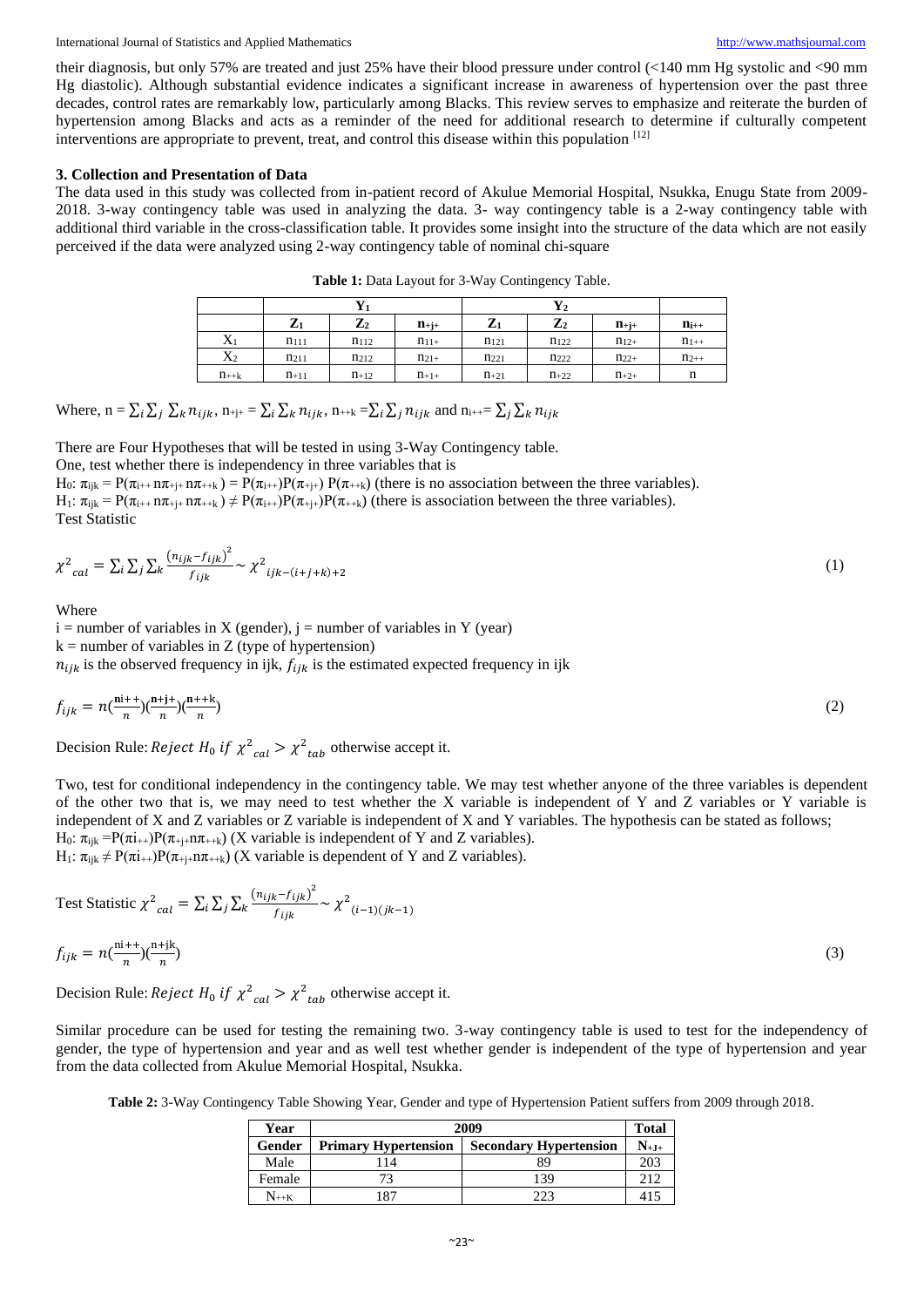| Year            | 2010                        |                               | <b>Total</b> |
|-----------------|-----------------------------|-------------------------------|--------------|
| Gender          | <b>Primary Hypertension</b> | <b>Secondary Hypertension</b> | $N_{+J+}$    |
| Male            | 94                          |                               | 192          |
| Female          | 196                         | 86                            | 282          |
| ${\rm N_{++K}}$ | 290                         | 184                           | 474          |

| Year            | 2011                        |                               |                 |
|-----------------|-----------------------------|-------------------------------|-----------------|
| Gender          | <b>Primary Hypertension</b> | <b>Secondary Hypertension</b> | ${\rm N_{+J+}}$ |
| Male            | 09                          |                               | 197             |
| Female          | 38                          |                               | 122             |
| ${\rm N_{++K}}$ | 47                          | 172                           | 319             |

| Year            | 2012                        |                               |           |
|-----------------|-----------------------------|-------------------------------|-----------|
| Gender          | <b>Primary Hypertension</b> | <b>Secondary Hypertension</b> | $N_{+J+}$ |
| Male            | 199                         |                               | 312       |
| Female          | 110                         | 98                            | 208       |
| ${\rm N_{++K}}$ | 309                         | 211                           | 520       |

| Year            | 2013                        |                               |                 |
|-----------------|-----------------------------|-------------------------------|-----------------|
| Gender          | <b>Primary Hypertension</b> | <b>Secondary Hypertension</b> | ${\rm N_{+J+}}$ |
| Male            | 70                          | 116                           | 188             |
| Female          | 20                          | 123                           | 243             |
| ${\rm N_{++K}}$ | $\overline{Q}$              | 239                           | 43              |

| Year            | 2014                        |                               |                       |
|-----------------|-----------------------------|-------------------------------|-----------------------|
| Gender          | <b>Primary Hypertension</b> | <b>Secondary Hypertension</b> | ${\bf N}_{+{\bf J}+}$ |
| Male            | 180                         | 43                            | 223                   |
| Female          | 80                          |                               | 151                   |
| ${\rm N_{++K}}$ | 260                         | 14                            |                       |

| Year            | 2015                        |                               |           |
|-----------------|-----------------------------|-------------------------------|-----------|
| Gender          | <b>Primary Hypertension</b> | <b>Secondary Hypertension</b> | $N_{+J+}$ |
| Male            |                             | 62                            | 132       |
| Female          | 125                         | 60                            | 185       |
| ${\rm N_{++K}}$ | 195                         | ר רו                          | 317       |

| Year           | 2016                        |                               |           |
|----------------|-----------------------------|-------------------------------|-----------|
| Gender         | <b>Primary Hypertension</b> | <b>Secondary Hypertension</b> | $N_{+J+}$ |
| Male           | 115                         |                               | 182       |
| Female         | 90                          | 78                            | 168       |
| $N_{\rm{++K}}$ | 205                         | 145                           | 350       |

| Year            | 2017                        |                               |           |
|-----------------|-----------------------------|-------------------------------|-----------|
| Gender          | <b>Primary Hypertension</b> | <b>Secondary Hypertension</b> | $N_{+J+}$ |
| Male            | 112.                        | 60                            | 172       |
| Female          | 165                         |                               | 210       |
| ${\rm N_{++K}}$ | 277                         | 105                           | 382       |

| Year                              | 2018                        |                               |                                |
|-----------------------------------|-----------------------------|-------------------------------|--------------------------------|
| Gender                            | <b>Primary Hypertension</b> | <b>Secondary Hypertension</b> | $\mathbf{N}_{+ \mathbf{J} + }$ |
| Male                              | 78                          |                               | 219                            |
| Female                            | 62                          | 56.                           | 118                            |
| $N_{\rm \scriptscriptstyle{++K}}$ | 240                         |                               | 337                            |

Let  $X_i$  represent gender,  $i = 1,2$  $Y_j$  represent year,  $j = 2009, 2010, ..., 2018$  $Z_k$  represent the type of hypertension,  $k = 1,2$  $n_{\text{+j+}} = \sum_{i} \sum_{k} n_{ijk}$  (4)

 $n_{+1+} = 187 + 223 = 415$ ,  $n_{+2+} = 290 + 184 = 474$ ,  $n_{+3+} = 147 + 172 = 319$ ,  $n_{+4+} = 309 + 211 = 520$ ,

 $n_{+5+} = 192+239 = 431$ ,  $n_{+6+} = 260+114=374$ ,  $n_{+7+} = 195+122=317$ ,  $n_{+8+} = 205+145=350$  $n_{+9+} = 277+105 = 382$ ,  $n_{+10+} = 240+97 = 337$ 

 $n_{++k} = \sum_{i} \sum_{j} n_{ijk}$  (5)  $n_{++1} = 187+290+147+309+192+260+195+205+277+240=2302$ 

 $n_{++2} = 223+184+172+211+239+114+60+78+45+56= 1612$ 

 $n_{i++} = \sum_j \sum_k n_{ijk}$  (6)

 $n_{1++} = 203+192+197+312+188+223+132+182+172+219 = 2020$ 

 $n_{2++} = 212+282+122+208+243+151+185+168+210+118=1899$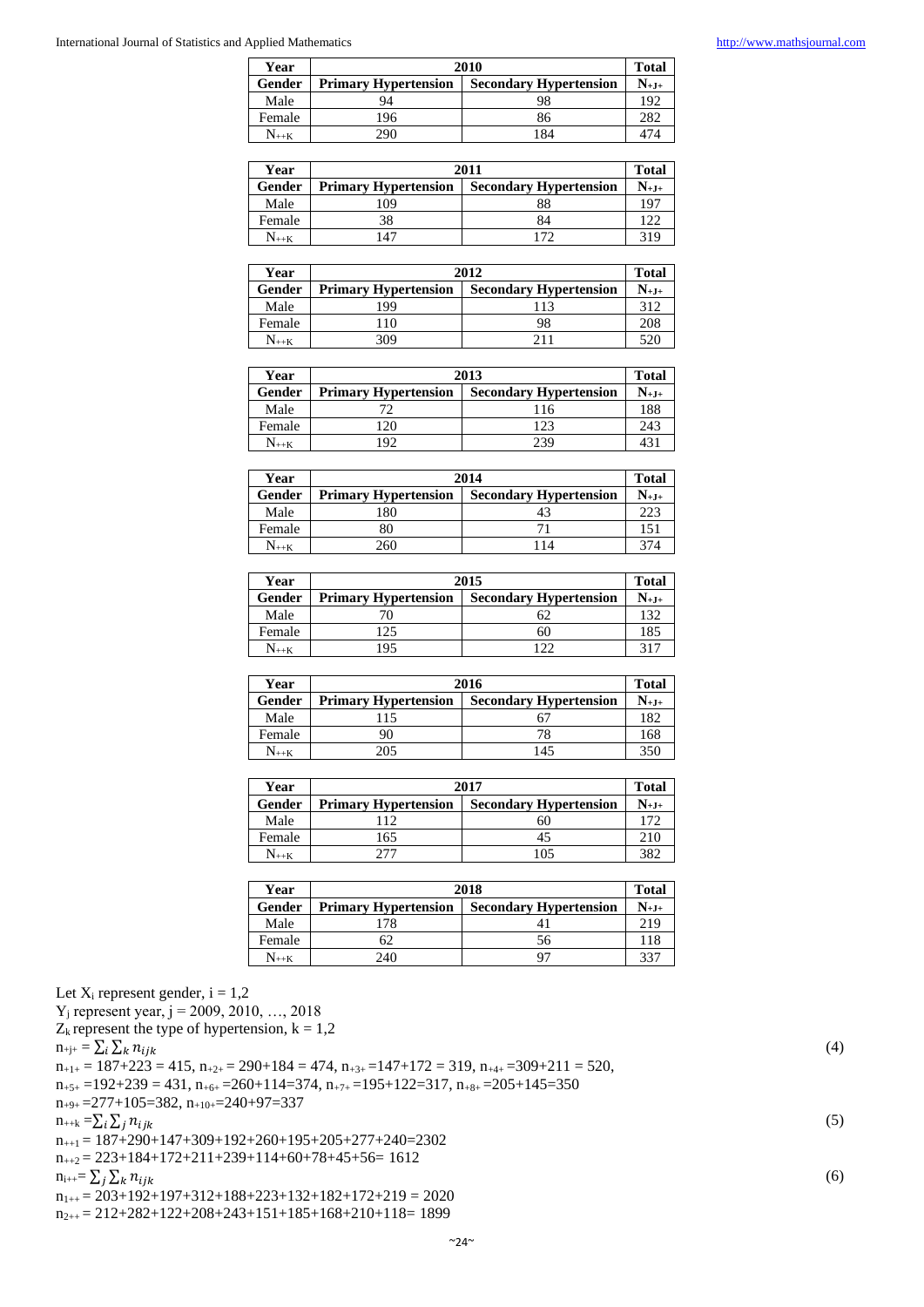# *Test of the Independency of Gender, the type of Hypertension and Year.*

H<sub>0</sub>:  $\pi_{ijk} = P(\pi_{i+1} \pi_{+j+1} \pi_{+k}) = P(\pi_{i+1}) P(\pi_{+j+1}) P(\pi_{++k})$  (there is no association between the three variables). H<sub>1</sub>:  $\pi_{ijk} = P(\pi_{i++} \text{ n} \pi_{+j+} \text{ n} \pi_{++k}) \neq P(\pi_{i++}) P(\pi_{+j+}) P(\pi_{++k})$  (there is association between the three variables).  $\alpha = 0.05$ 

Test Statistic

$$
\chi^{2}_{cal} = \sum_{i} \sum_{j} \sum_{k} \frac{(n_{ijk} - f_{ijk})^{2}}{f_{ijk}} \sim \chi^{2}_{ijk - (i+j+k)+2} (7)
$$

Where  $i =$  number of variables in  $X$  (gender)  $j =$  number of variables in Y (year)  $k =$  number of variables in Z (type of hypertension)  $n_{iik}$  is the observed frequency in ijk  $f_{ijk}$  is the estimated expected frequency in ijk

$$
f_{ijk} = n\left(\frac{n^{i++}}{n}\right)\left(\frac{n+j+}{n}\right)\left(\frac{n++k}{n}\right)
$$

) (8)  $(8)$ 

| Table 3: Calculated observed and estimated expected frequencies. |  |  |
|------------------------------------------------------------------|--|--|
|------------------------------------------------------------------|--|--|

| <b>Cell</b>  | Observed Frequencies $(n_{ijk})$ | Estimated Expected Frequencies $(f_{ijk})$ | $(n_{ijk}-f_{ijk})^2$ |
|--------------|----------------------------------|--------------------------------------------|-----------------------|
|              | 114                              | 125.66                                     | $f_{ijk}$<br>1.08     |
| $f_{1,1,1}$  | 89                               | 87.99                                      | $0.01\,$              |
| $f_{1,1,2}$  | 73                               | 143.51                                     | 34.64                 |
| $f_{1,2,1}$  | 139                              |                                            |                       |
| $f_{1,2,2}$  | 94                               | 100.49<br>96.58                            | 14.76<br>0.07         |
| $f_{1,3,1}$  | 98                               |                                            |                       |
| $f_{1,3,2}$  |                                  | 67.63                                      | 13.63                 |
| $f_{1,4,1}$  | 196                              | 157.44                                     | 9.44                  |
| $f_{1,4,2}$  | 86                               | 110.25                                     | 5.33                  |
| $f_{1,5,1}$  | 109                              | 130.49                                     | 3.54                  |
| $f_{1,5,2}$  | $\overline{88}$                  | 91.38                                      | 0.13                  |
| $f_{1,6,1}$  | 38                               | 113.23                                     | 49.98                 |
| $f_{1,6,2}$  | 84                               | 79.29                                      | 0.28                  |
| $f_{1,7,1}$  | 199                              | $\frac{1}{95.98}$                          | 110.58                |
| $f_{1,7,2}$  | 113                              | 67.21                                      | 31.20                 |
| $f_{1,8,1}$  | 110                              | 105.97                                     | 0.15                  |
| $f_{1,8,2}$  | 98                               | 74.21                                      | 7.63                  |
| $f_{1,9,1}$  | 72                               | 115.66                                     | 16.48                 |
| $f_{1,9,2}$  | 116                              | 80.99                                      | 15.13                 |
| $f_{1,10,1}$ | 120                              | 102.03                                     | 3.16                  |
| $f_{1,10,2}$ | 123                              | 71.45                                      | 37.19                 |
| $f_{2,1,1}$  | 180                              | 118.121                                    | 32.42                 |
| $f_{2,1,2}$  | 43                               | 82.72                                      | 19.07                 |
| $f_{2,2,1}$  | $\overline{80}$                  | 134.91                                     | 22.35                 |
| $f_{2,2,2}$  | 71                               | 94.48                                      | 5.84                  |
| $f_{2,3,1}$  | 70                               | 90.80                                      | 4.76                  |
| $f_{2,3,2}$  | 62                               | 63.58                                      | $0.04\,$              |
| $f_{2,4,1}$  | 125                              | 148.01                                     | 3.58                  |
| $f_{2,4,2}$  | 60                               | 103.64                                     | 18.38                 |
| $f_{2,5,1}$  | 115                              | 122.68                                     | 0.48                  |
| $f_{2,5,2}$  | 67                               | 85.91                                      | 4.16                  |
| $f_{2,6,1}$  | 90                               | 106.45                                     | 2.54                  |
| $f_{2,6,2}$  | 78                               | 74.54                                      | 0.16                  |
| $f_{2,7,1}$  | 112                              | 90.23                                      | 5.25                  |
| $f_{2,7,2}$  | 60                               | 63.18                                      | 0.16                  |
| $f_{2,8,1}$  | 165                              | 99.62                                      | 42.91                 |
| $f_{2,8,2}$  | $\overline{45}$                  | 69.76                                      | 8.79                  |
| $f_{2,9,1}$  | 178                              | 108.73                                     | 44.13                 |
| $f_{2,9,2}$  | 41                               | 76.14                                      | 16.22                 |
| $f_{2,10,1}$ | 62                               | 95.92                                      | 12                    |
| $f_{2,10,2}$ | 56                               | 67.17                                      | 1.86                  |
| <b>TOTAL</b> |                                  |                                            | 594.11                |